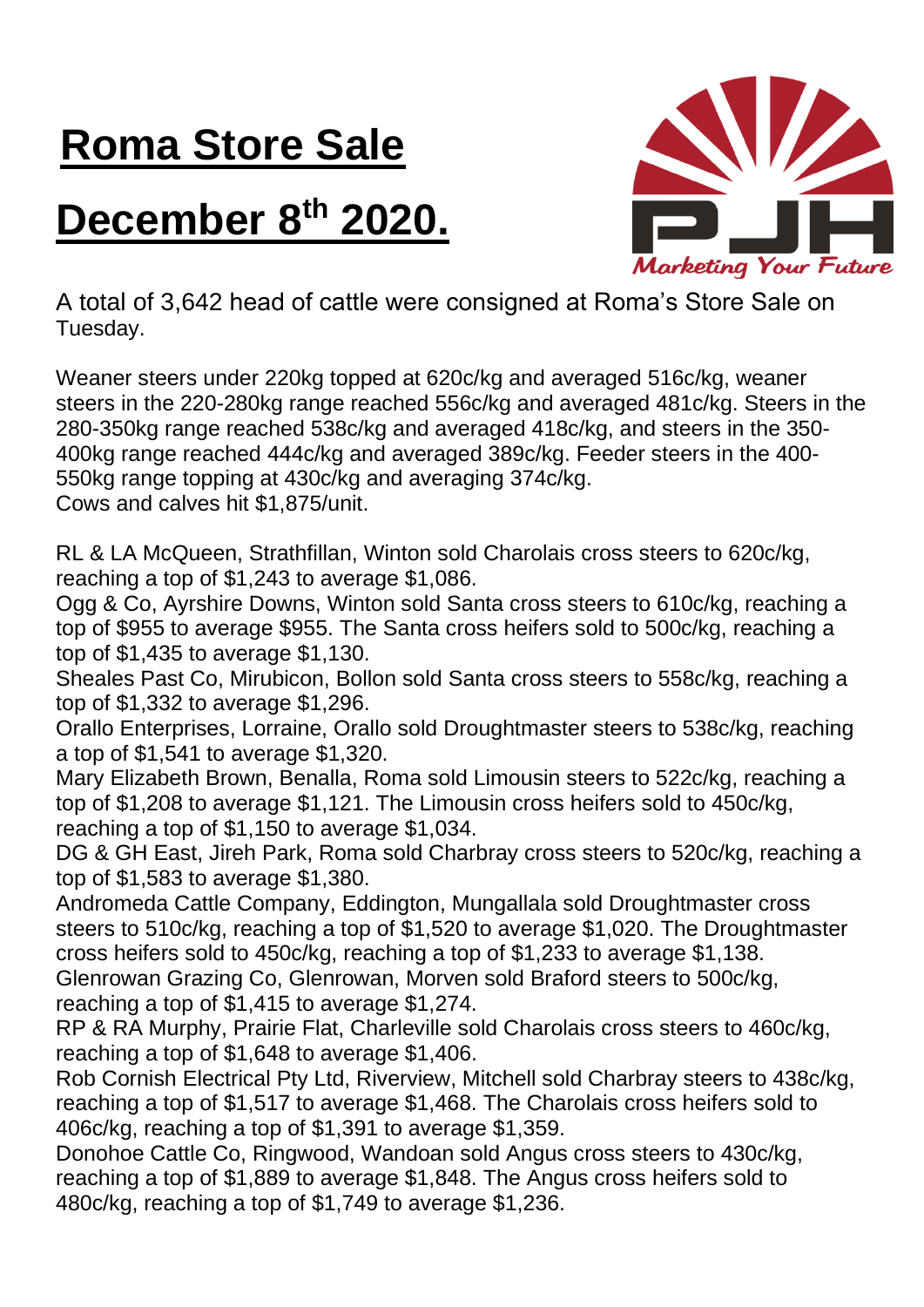Lynelle Smith, Roma sold Murray grey steers to 430c/kg, reaching a top of \$1, average \$1,572.

TE O'Brien, Tyrone, Roma sold Charolais cross steers to 421c/kg, reaching a top of \$1,832 to average \$1,770.

CF & D Walsh, Townsend, Roma sold Hereford cross steers to 415c/kg, rea top of \$1,712 to average \$1,641.

top or \$1,712 to average \$1,641.<br>P & M Brennan, For Far, Mitchell sold Brahman steers to 392c/kg, reaching a top of \$1,766 to average \$1,437.

I & M Campbell, St Lucia, Boulia sold Brangus steers to 372c/kg, reaching a top of \$1,577 to average \$1,080.

Heifers under 220kg topped at 514c/kg and averaged 446c/kg, while heifers in the 220-280kg range topped at 478c/kg and averaged 406c/kg. Heifers in the 280- 350kg range topped at 480c/kg, averaging 397c/kg. Heifers in the 350-450kg range topped at 430c/kg, averaging 348c/kg.

AR & SM Russell, Glenrowan, Augathella sold Angus cross heifers to 498c/kg, reaching a top of \$1,358 to average \$1,132.

AR & AG Anderson, Paramount, Roma sold Charolais cross heifers to 460c/kg, reaching a top of \$1,385 to average \$1,339.

Elderslie Family Trust, Elderslie Stn, Winton sold PTIC Shorthorn heifers to 424c/kg, reaching a top of \$1,949 to average \$1,827.

Moorang Family Trust, Taroom sold Droughtmaster heifers to 390c/kg, reaching a top of \$1,240 to average \$1,068.

Cows in the 300-400kg range reached 334c/kg and averaged 260c/kg, while cows in the 400kg-500kg range reached 436c/kg and averaged 310c/kg. Cows over 500kg topped at 290c/kg, averaging 276c/kg.

Biscabale Pty Ltd, South Comungin, Quilpie sold PTIC Angus cows to 436c/kg, reaching a top of \$1,919 to average \$1,653.

RH & RJ West, Roleen, Wallumbilla sold Charolais cross cows to 290c/kg, reaching a top of \$1,560 to average \$1,409.

Wardsdale Grazing Co, Wardsdale, Charleville sold Droughtmaster cows to 275c/kg, reaching a top of \$1,397 to average \$1,367.

## *Next week PJH sell 6 th position*